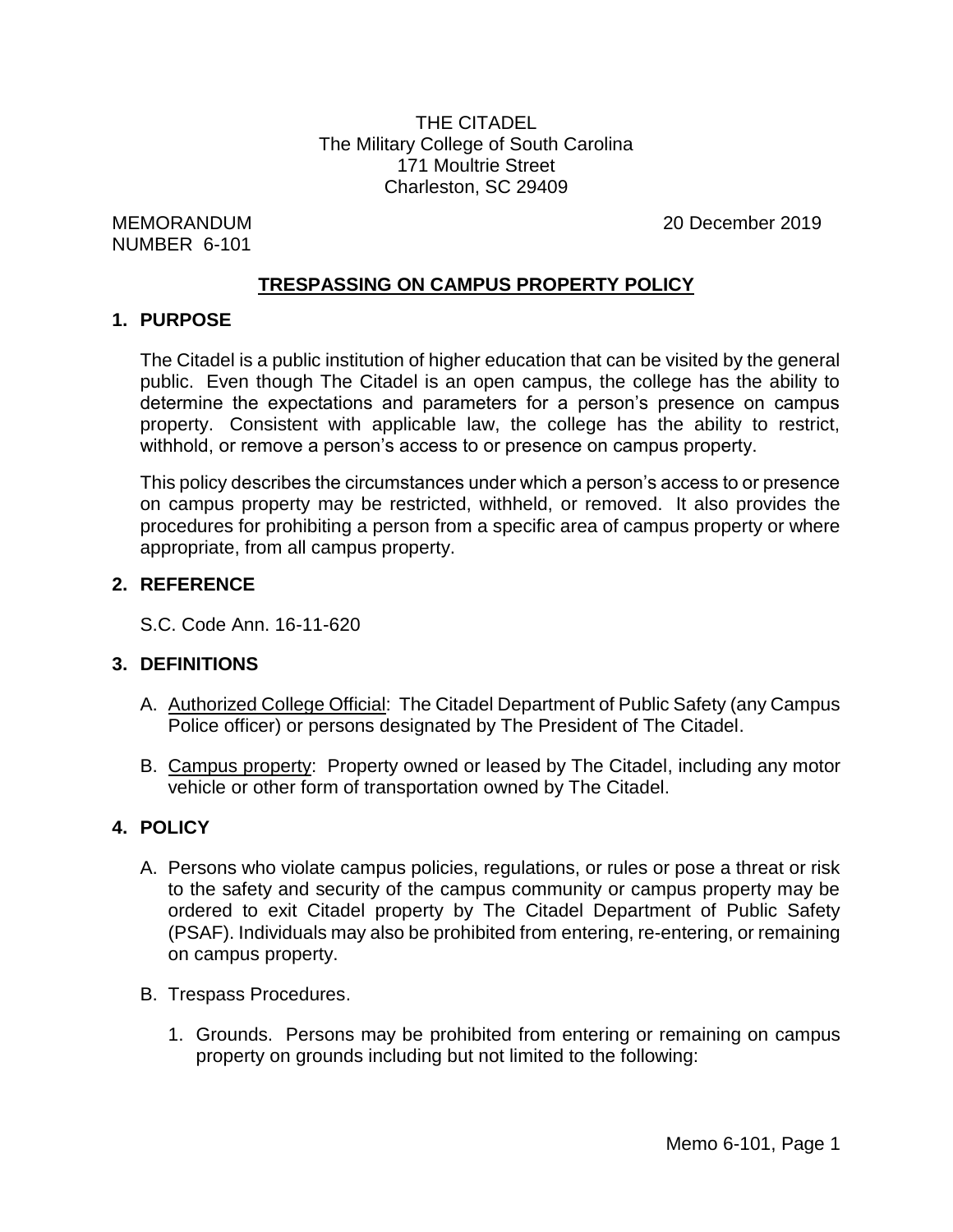- a. Commission or conviction of any criminal offense, regardless of where it occurred;
- b. Violation of college policies, regulations, or rules;
- c. Engaging in behavior or conduct that presents a threat or risk to the safety and security of the campus community or campus property;
- d. Engaging in behavior or conduct that obstructs, disrupts, interrupts or attempts to cause the cancellation of any Campus-sponsored event or activity, including educational activities or other essential campus processes, or activities by users authorized to use the campus' facilities; or
- e. Presence on campus property without justification or legitimate reason.
- 2. Procedure. Upon notice that a person or persons has taken action or may take action so as to give grounds, as described above, for the issuance of a trespass notice, the Senior Vice President for Operations and Administration (SVPOA) shall consult with other such senior school officials he or she deems appropriate, including but not limited to the Provost, the Commandant, the Vice President for Facilities and Engineering, Director of Athletics, and/or the Chief of Public Safety on the issuance of no trespass order. With the concurrence of no less than one such senior official, the SVPOA may thereafter recommend to the President that the person or persons be ordered to exit campus and/or prohibited from entering campus. The President may concur with the recommendation in writing, by electronic means, or by any other communication as he or she deems necessary. Upon such concurrence, the SVPOA shall direct the Chief of Public Safety, or his designee, to command the person or persons to depart or avoid campus until further notice or until the expiration of the trespass notice. In exigent circumstances, the SVPOA may direct the Chief of PSAF to effect such order without consultation with another senior school official or the concurrence of the President, but the SVPOA must, within twenty-four hours, effect such consultation and obtain the concurrence of the President. In emergency situations, the Chief of PSAF, or his or her designee, may issue an immediate order to vacate campus, without consultation with any senior school official or the concurrence of the President, but the Chief of PSAF must notify the SVPOA and obtain the concurrence of the President immediately upon the expiration of such emergency circumstances.
- 3. Notice of Trespass. A person is prohibited from entering or remaining on campus when an Authorized Campus Official provides oral or written notice to a person that the person should not enter or remain on certain campus property. A trespass warning may include notice that: the person is not to be within a certain distance of one or more other persons, must not contact another individual, and/or must not enter or remain on campus property.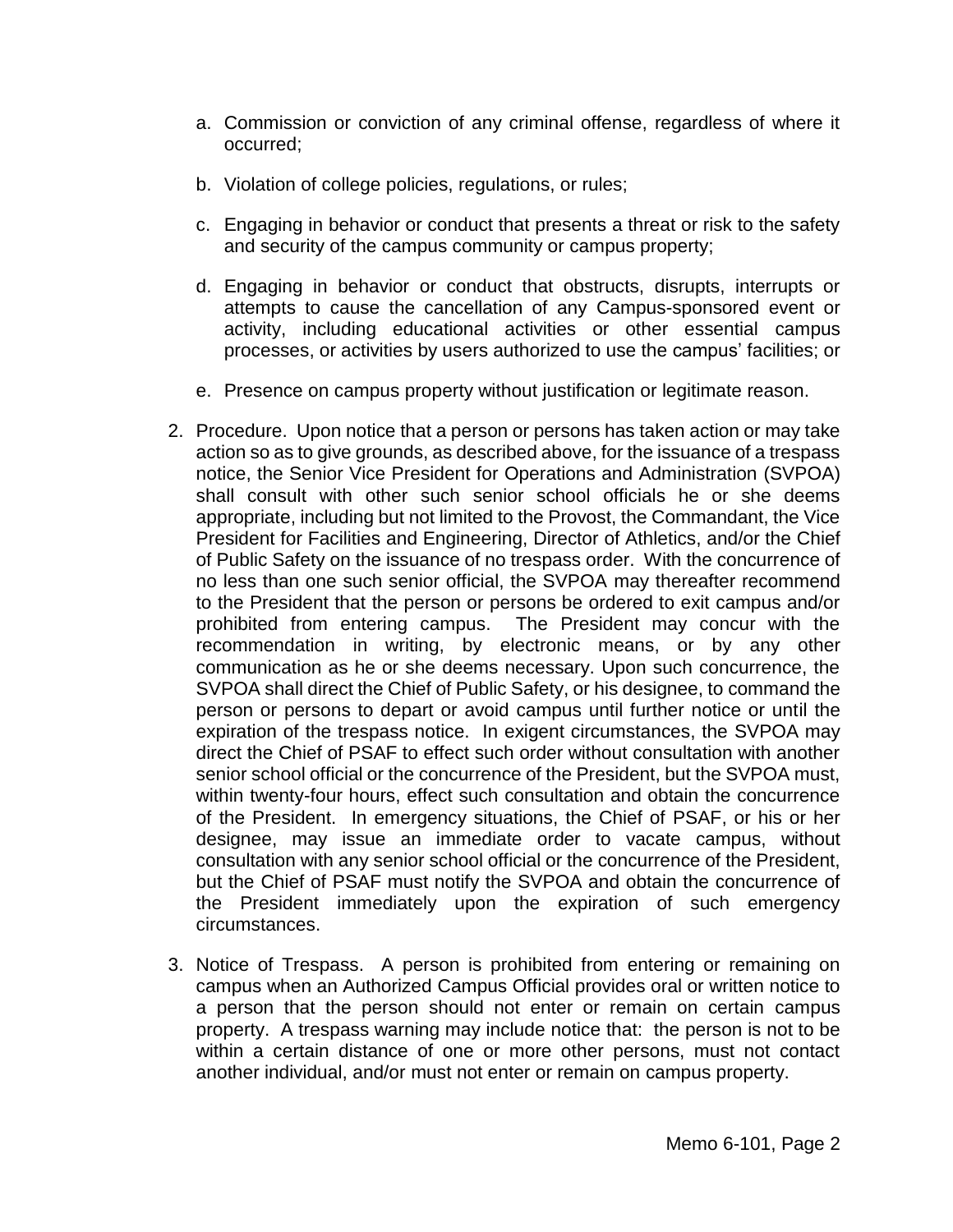- 4. Scope and Duration. A trespass notice will be effective for one year unless otherwise specified or as modified during appeal.
- 5. Students who are suspended on an interim basis, suspended, dismissed, or expelled from the campus for a violation of the Code of Student Conduct may be prohibited from entering the campus by the President or his designee. The prohibition shall remain in effect until the student's suspension ends or the expulsion is lifted.
- 6. Employees who are suspended, terminated, or under investigation may be prohibited from entering the campus by the President or his designee. The prohibition shall remain in effect for one year unless otherwise modified during appeal.
- C. Administration.
	- 1. The Citadel Department of Public Safety will maintain a listing of trespassed individuals. Authorized College Officials must provide The Citadel Department of Public Safety with a copy of the trespass order. The trespass order will be provided to all Vice Presidents and General Counsel for appropriate distribution within their areas. Additionally, The Citadel listing of trespassed individuals will be posted on Lesesne Gateway with photos (if available).
	- 2. Once the Authorized Campus Official lifts the trespass, they shall provide written notice to The Citadel Department of Public Safety so that records may be updated. The person subject to the trespass should not return to the restricted area until the person has been notified by The Citadel Department of Public Safety that the trespass has been lifted.
- D. Appeal Process. Violators may appeal a trespass order to the President of College by submitting a written appeal within ten (10) campus business days of the date of the order. Appeals must include a detailed written statement of the basis for the appeal, along with any other documents, photos, data, and any other information the President of College should consider. Statements of witnesses or other individuals may also be submitted. This notice of trespass, however, remains in effect during the appeal.
- E. Trespass Arrest.
	- 1. The Citadel Department of Public Safety may arrest a person who refuses to leave campus property after being directed to leave by an Authorized Campus Official.
	- 2. In areas that are posted "no trespassing", The Citadel Department of Public Safety officers are authorized to issue a citation or make an arrest, where appropriate.